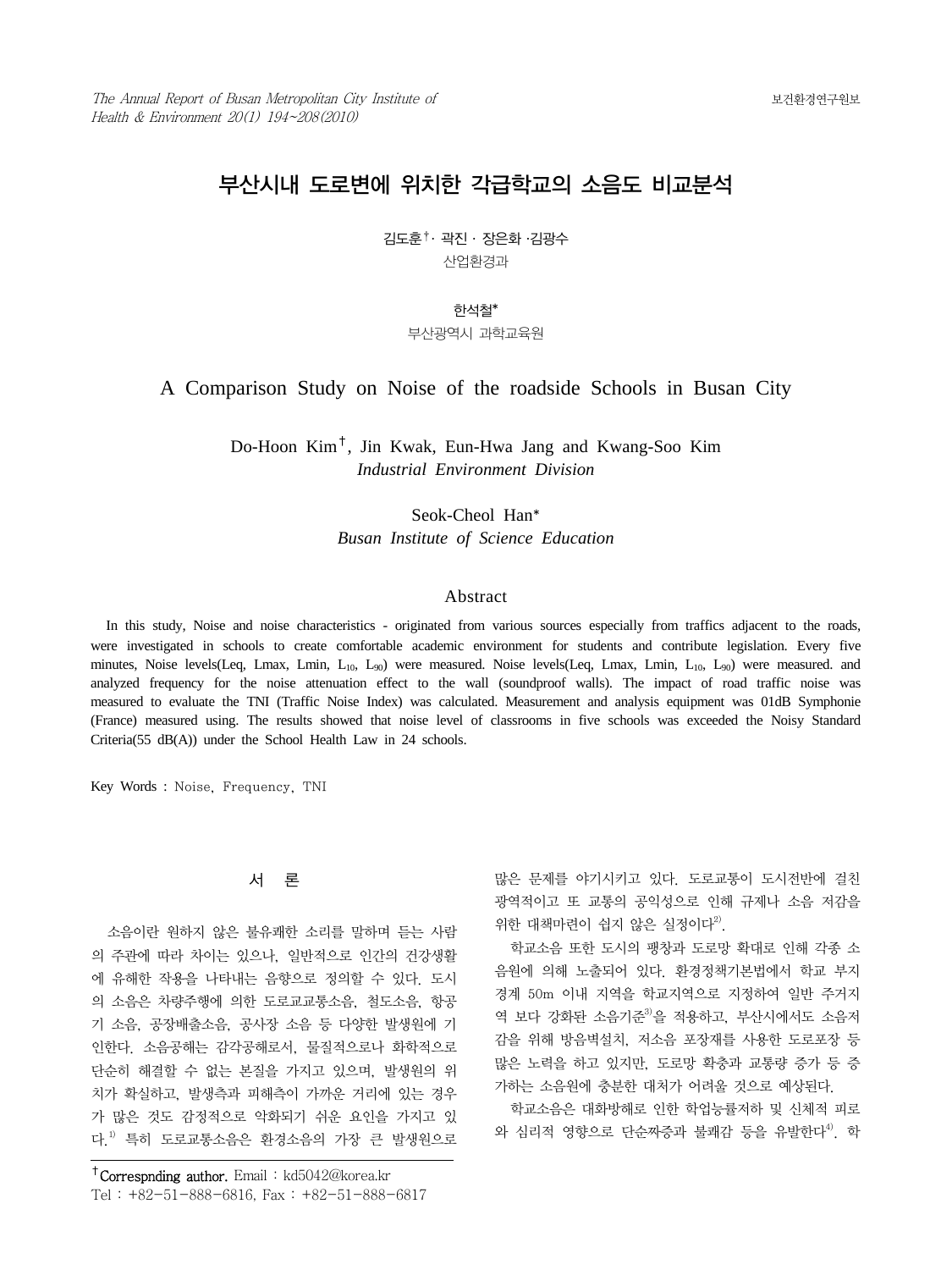습활동이 소음에 의해 영향을 받게 되면 학생들에게 심리적 불안상태와 신체적 피로감을 더해 주고 이와 같은 조건이 지 속적으로 반복되면 성장기 아동의 경우 소화불량 등의 신경 성질환은 물론 정서불안 등의 상태가 유발됨이 연구된 바도 있다.

본 연구에서는 부산시내 소재 도로변에 위치한 각급 학교 를 주 대상으로 소음도 현황 및 소음원의 발생특성을 파악하 고, 주요소음원의 비교분석과 방음시설의 소음저감효과<sup>5)</sup> 등 의 고찰을 통해 다각적인 소음저감방안을 제시함으로서 정온 한 학습 환경마련을 위한 학교보건정책수립을 위한 자료를 제공하고자 한다.

## 재료 및 방법

#### 연구기간 및 대상

연구기간은 2010년 1년간으로 부산시내 소재 24개 학교를 대상으로 각 학교별로 저층과 상층에 위치한 빈 교실 2개소 에 대하여 각각 창문 개방 시와 창문 폐쇄 후 및 운동장과 도로변 각 1개 지점을 선정하여 오전․오후를 구분하여 2회 소 음도를 측정하였다. 대상학교의 선정은 부산시교육청, 과학교 육원과 및 해당학교의 협조를 받아 선정하였으며, 학교별 교 실 등 개별 측정지점은 각 학교의 제반여건을 고려하여 선정 하였다.

#### 소음도 측정 방법

교실 내 소음도 측정은 학생들의 수업이 없는 빈 교실에서 창문개방 시와 창문폐쇄 후 각각 5분간 연속측정하였으며, 측정조건은 청감보정회로 A특성, 동특성은 fast, 샘플주기는 500ms로 설정하였다. 마이크로폰은 교실의 중앙지점에 삼각 대 설치 후 교실바닥으로부터 높이 1.2~1.5m, 방향은 창 방 향으로 설치하였다. 운동장과 도로변지점의 측정은 방음벽(담 장) 전․후로 2m 이격을 두고 각각 삼각대를 사용하여 지면 위 1.2~1.5m 높이에 주소음원인 차로 방향으로 마이크로폰 을 설치하여 측정하였다. 방음벽 전․후의 비교고찰이 필요한 학교에 대해서는 2개 지점(방음벽 전․후) 동시측정을 실시하 였다. 또 소음원의 분석을 위해 교실 내 50 dB(A) 이상, 운 동장 및 도로변 60 dB(A) 이상의 소음도 발생구간에 대해서 는 자동 녹음이 되도록 설정하였다.

 Fig. 1, Fig. 2 및 Fig. 3 은 각각 교실, 운동장, 도로 변에 마이크로폰을 설치한 모습이다.



Fig. 1. Classroom.



Fig. 2. Schoolyard.



Fig. 3. Road side.

 소음도 분석항목은 5분간 등가소음도(Leq)와 Lmax, Lmin, L10, L90 등을 분석하였으며, 방음벽 전․후와 주소음원에 대한 주파수 특성을 고찰하기 위해 주파수분석을 실시하였다. 또 도로교통소음의 영향 평가를 위해 측정시점의 TNI(교통소음 지수, traffic noise index)를 산정하였다. 측정장비는 Symphony 01dB(France)를 사용하여 측정하였다.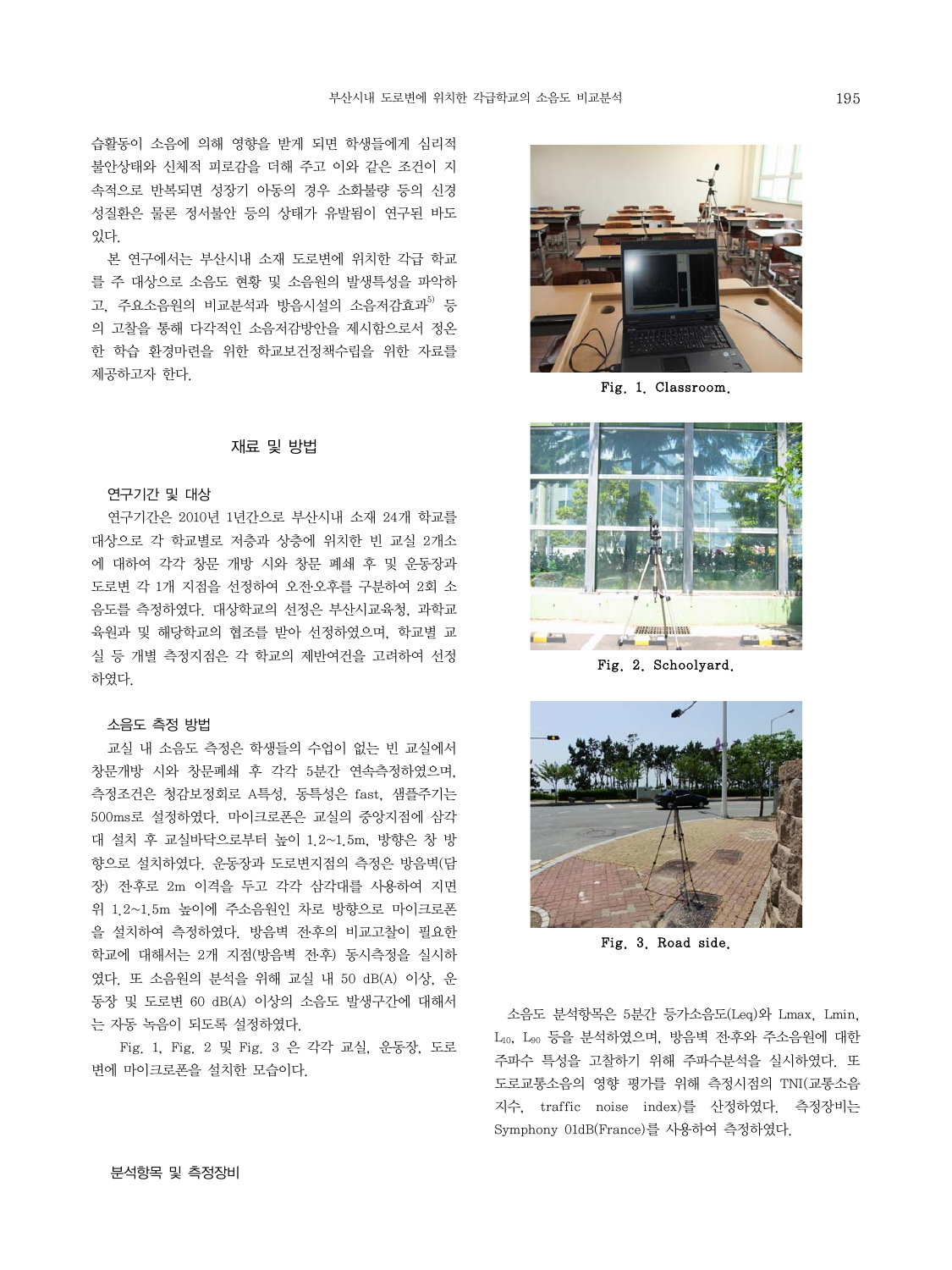Table 1. Environmental standards (Noise Criteria) [unit : Leq dB(A)]

| 지역구분  | 적용대상지역                                                                                                                                                                                                                                                           | 기준                |  |  |  |  |
|-------|------------------------------------------------------------------------------------------------------------------------------------------------------------------------------------------------------------------------------------------------------------------|-------------------|--|--|--|--|
|       |                                                                                                                                                                                                                                                                  | 낮 $(06:00-22:00)$ |  |  |  |  |
|       | "가"지역                                                                                                                                                                                                                                                            | 50                |  |  |  |  |
| 일반지역  | "나"지역                                                                                                                                                                                                                                                            | 55                |  |  |  |  |
|       | "다"지역                                                                                                                                                                                                                                                            | 65                |  |  |  |  |
|       | "라"지역                                                                                                                                                                                                                                                            | 70                |  |  |  |  |
|       | "가" 및 "나"지역                                                                                                                                                                                                                                                      | 65                |  |  |  |  |
| 도로변지역 | "다"지역                                                                                                                                                                                                                                                            | 70                |  |  |  |  |
|       | "라"지역                                                                                                                                                                                                                                                            | 75                |  |  |  |  |
| 비고    | "가"지역 : 학교의 부지경계로부터 50미터 이내의 지역 등<br>"니"지역 : 일반주거지영에도 L'니 30~ILI -T데너 ^Tㅋ ㅎ<br>"다"지역 : 상업지역, 준공업지역<br>"다"지역 : 상업지역, 준공업지역<br>"다"지역 : 일반공업지역 및 전용공업지역<br>※ 도로 : 자동차가 안전하고 원활하게 주행하기 위하여 필요한 일정폭의 차선을 가진 2차선<br>※ 도로 : 자동차가 안전하고 원활하게 주행하기 위하여 필요한 일정폭의 차선을 가진 2차선 |                   |  |  |  |  |

(출처 : 환경정책기본법시행령 별표 2. 환경기준 관련내용 일부발췌 및 편집)

|  |  |  |  |  |  | Table 2. Noise in the classroom after opening windows |  |  |  |
|--|--|--|--|--|--|-------------------------------------------------------|--|--|--|
|--|--|--|--|--|--|-------------------------------------------------------|--|--|--|

 ${\tt [unit : Leg~dB(A)]}$ 

| Schools                      | date  |      |      | classroom(lower floor) |          |          |      |      | $classroom(high-rise)$ |          |          | Mean |
|------------------------------|-------|------|------|------------------------|----------|----------|------|------|------------------------|----------|----------|------|
|                              |       | Leg  | Lmin | Lmax                   | $L_{90}$ | $L_{10}$ | Leg  | Lmin | Lmax                   | $L_{90}$ | $L_{10}$ | Leg  |
| Kaegum elementary school     | 08/20 | 55.2 | 47.9 | 61.8                   | 49.9     | 58.0     | 56.6 | 49.6 | 63.3                   | 51.4     | 59.2     | 56   |
| Kaewone elementary school    | 08/23 | 55.2 | 50.3 | 64.3                   | 51.1     | 58.1     | 55.3 | 49.2 | 62.4                   | 51.8     | 57.4     | 55   |
| Gudeok elementary school     | 07/29 | 49.9 | 42.6 | 59.6                   | 44.9     | 52.6     | 54.3 | 48.9 | 70.2                   | 50.7     | 56.0     | 52   |
| Jwacheon elementary school   | 08/27 | 47.2 | 39.0 | 57.4                   | 41.5     | 49.5     | 47.6 | 42.0 | 53.6                   | 43.1     | 50.6     | 47   |
| Daesa elementary school      | 10/13 | 44.5 | 39.0 | 54.5                   | 41.6     | 46.3     | 50.0 | 44.5 | 61.5                   | 46.2     | 52.2     | 47   |
| Dukmoon girls' high school   | 08/10 | 47.6 | 37.2 | 54.2                   | 40.9     | 51.4     | 49.0 | 41.9 | 58.3                   | 44.3     | 51.1     | 48   |
| Dongnae girls' high school   | 08/13 | 53.8 | 39.0 | 61.5                   | 43.2     | 58.2     | 54.3 | 41.8 | 59.8                   | 44.8     | 58.1     | 54   |
| Myeongho middle school       | 04/29 | 42.2 | 35.9 | 59.5                   | 36.8     | 44.1     | 49.7 | 38.5 | 62.1                   | 41.6     | 52.0     | 46   |
| Bongrae elementary school    | 08/30 | 51.6 | 42.9 | 63.3                   | 44.2     | 54.1     | 48.3 | 45.8 | 59.5                   | 46.6     | 49.3     | 50   |
| Bonghak elementary school    | 05/07 | 54.2 | 47.2 | 73.1                   | 49.4     | 55.2     | 50.7 | 43.3 | 61.3                   | 45.8     | 52.3     | 52   |
| Busan Tourism high school    | 08/19 | 50.6 | 45.3 | 61.8                   | 46.8     | 52.6     | 52.0 | 47.7 | 68.9                   | 48.8     | 52.8     | 51   |
| Buheng middle school         | 10/20 | 50.7 | 44.5 | 62.1                   | 46.5     | 52.5     | 51.2 | 44.3 | 60.3                   | 47.6     | 55.3     | 51   |
| Seongdong middle school      | 10/19 | 49.9 | 42.4 | 65.7                   | 43.8     | 51.8     | 56.4 | 52.2 | 64.2                   | 54.1     | 58.2     | 53   |
| Centum high school           | 08/16 | 47.9 | 43.7 | 58.3                   | 44.7     | 49.0     | 49.1 | 44.4 | 61.4                   | 45.5     | 48.9     | 49   |
| Aloysius middle school       | 10/18 | 58.2 | 50.0 | 67.2                   | 52.7     | 60.6     | 51.2 | 42.3 | 65.7                   | 45.9     | 53.4     | 55   |
| Yeongdo girls' high school   | 08/09 | 38.5 | 32.3 | 55.8                   | 34.5     | 40.0     | 42.4 | 38.5 | 57.6                   | 39.2     | 43.0     | 40   |
| Janglim girls' middle school | 08/12 | 58.5 | 47.8 | 63.1                   | 48.8     | 62.5     | 53.6 | 48.7 | 59.6                   | 49.5     | 56.6     | 56   |
| Jang-an middle school        | 10/14 | 42.5 | 34.9 | 54.4                   | 37.8     | 45.0     | 47.0 | 39.5 | 56.0                   | 42.1     | 50.0     | 45   |
| Changshin elementary school  | 08/06 | 49.4 | 42.8 | 60.3                   | 43.9     | 52.2     | 50.8 | 45.8 | 59.9                   | 46.9     | 53.0     | 50   |
| Jungang middle school        | 10/21 | 57.6 | 48.5 | 66.9                   | 51.7     | 60.3     | 59.5 | 50.6 | 70.5                   | 54.5     | 62.2     | 59   |
| Chungryol elementary school  | 08/26 | 51.6 | 43.5 | 60.1                   | 45.5     | 54.6     | 53.4 | 45.2 | 63.6                   | 47.6     | 55.6     | 53   |
| Hakjang elementary school    | 11/11 | 53.7 | 47.4 | 65.6                   | 48.7     | 56.4     | 51.8 | 46.9 | 62.6                   | 47.9     | 53.7     | 53   |
| Hwamyeong high school        | 08/18 | 58.0 | 47.0 | 62.4                   | 52.0     | 61.2     | 55.3 | 43.7 | 63.9                   | 50.0     | 57.7     | 57   |
| Hwamyeong middle school      | 10/29 | 58.7 | 49.9 | 71.8                   | 52.3     | 61.6     | 59.3 | 50.8 | 70.8                   | 53.6     | 62.3     | 59   |
| Min                          |       | 38.5 | 32.3 | 54.2                   | 34.5     | 40.0     | 42.4 | 38.5 | 53.6                   | 39.2     | 43.0     | 40   |
| Max                          |       | 58.7 | 50.3 | 73.1                   | 52.7     | 62.5     | 59.5 | 52.2 | 70.8                   | 54.5     | 62.3     | 59   |
| Mean                         |       | 51.1 | 43.4 | 61.8                   | 45.5     | 53.6     | 52.0 | 45.2 | 62.3                   | 47.5     | 54.2     | 52   |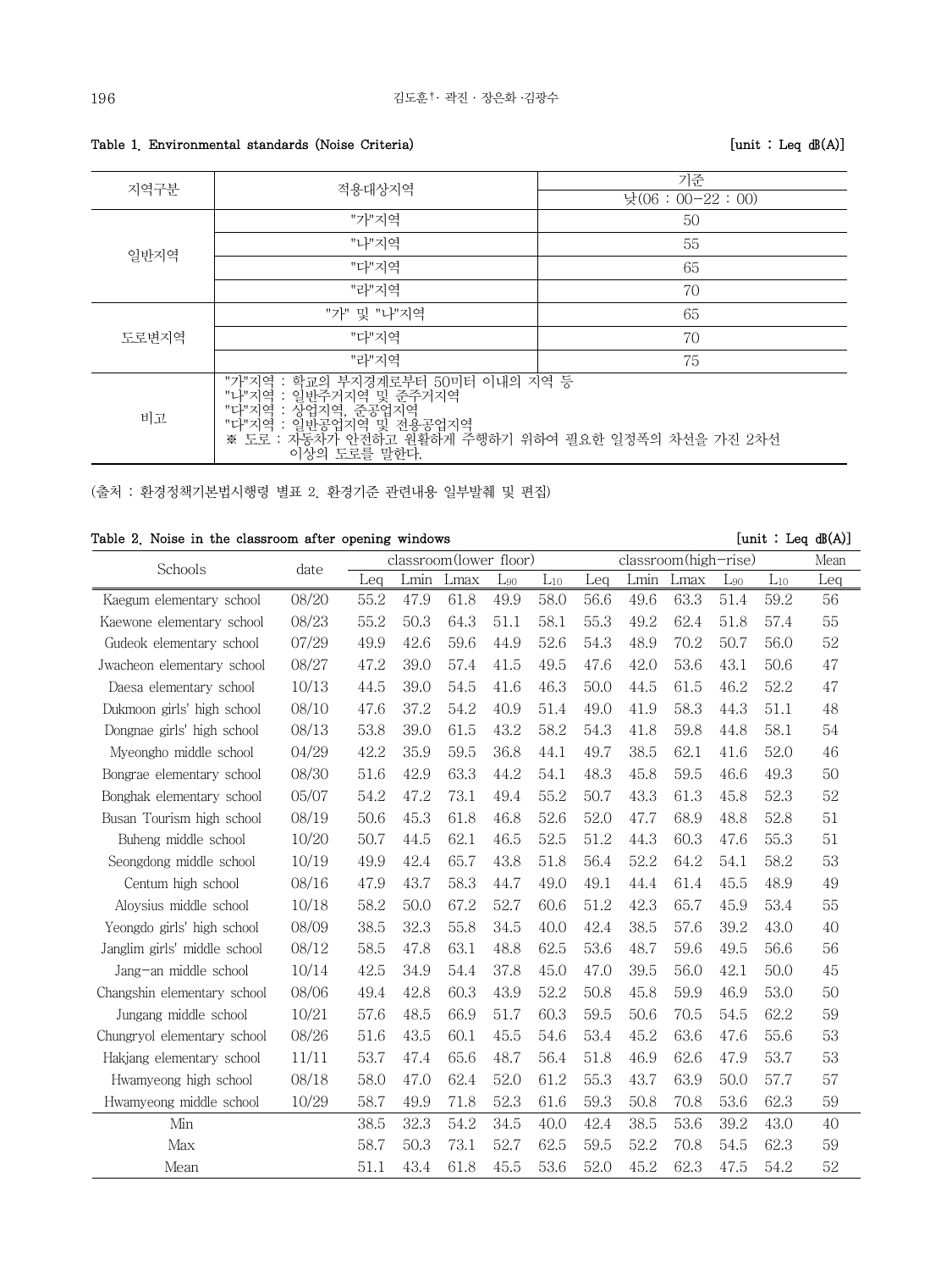# 학교의 소음평가 및 관리기준

 학교의 소음관리 기준은 학교보건법시행규칙 제3조 [별표 4] 폐기물 및 소음의 예방 및 처리기준 3항 소음의 기준에 교 사내의 소음은 55 dB(A) 이하로 규정하고 있으며, 환경정책 기본법에서도 학교의 부지경계로부터 50미터 이내의 지역에 대하여는 일반주거지역보다 강화된 기준을 적용하고 있다.

# 교실 내 소음도 측정결과

 24개 학교에 대한 교실 내 소음도 측정은 오전과 오후로 나누어 2회 측정하였으며, 각 학교별로 저층과 고층에 위치 한 수업이 없는 교실 2곳을 선정하여 측정하였다. 또 각 교 실에서의 측정 시 창호에 의한 소음도 저감 효과를 분석하기 위해 창문 개방 시와 창문 폐쇄 시를 구분하여 측정하였으 며, 오전․오후 2회 측정한 결과의 평균은 Table 2 및 Table 3 과 같다.

# 결과 및 고찰

#### Table 3. Noise in the classroom after closing windows

|                              |       |      |      | classroom(lower floor) |          |          | classroom(high-rise) |      |           |          |          | Mean |
|------------------------------|-------|------|------|------------------------|----------|----------|----------------------|------|-----------|----------|----------|------|
| Schools                      | date  | Leg  |      | Lmin Lmax              | $L_{90}$ | $L_{10}$ | Leq                  |      | Lmin Lmax | $L_{90}$ | $L_{10}$ | Leq  |
| Kaegum elementary school     | 08/20 | 41.8 | 36.7 | 57.8                   | 38.2     | 42.8     | 41.9                 | 38.5 | 46.3      | 37.1     | 40.1     | 42   |
| Kaewone elementary school    | 08/23 | 44.7 | 40.0 | 68.7                   | 40.7     | 43.2     | 43.0                 | 37.9 | 52.9      | 39.8     | 45.0     | 44   |
| Gudeok elementary school     | 07/29 | 41.9 | 31.5 | 58.6                   | 33.4     | 44.4     | 39.8                 | 33.9 | 50.6      | 36.1     | 41.7     | 41   |
| Jwacheon elementary school   | 08/27 | 40.9 | 35.2 | 61.4                   | 36.3     | 41.5     | 39.2                 | 34.5 | 54.3      | 35.4     | 39.8     | 40   |
| Daesa elementary school      | 10/13 | 33.8 | 26.8 | 49.1                   | 28.3     | 36.3     | 36.0                 | 31.4 | 50.1      | 32.7     | 37.6     | 35   |
| Dukmoon girls' high school   | 08/10 | 38.3 | 27.6 | 49.0                   | 29.9     | 40.5     | 43.8                 | 36.3 | 62.8      | 38.2     | 44.7     | 41   |
| Dongnae girls' high school   | 08/13 | 38.5 | 29.6 | 48.6                   | 31.2     | 41.7     | 40.1                 | 30.9 | 50.8      | 32.9     | 43.1     | 39   |
| Myeongho middle school       | 04/29 | 36.7 | 29.5 | 51.1                   | 31.6     | 38.6     | 34.5                 | 28.1 | 47.6      | 29.9     | 36.9     | 36   |
| Bongrae elementary school    | 08/30 | 38.4 | 36.0 | 50.4                   | 36.6     | 39.6     | 40.7                 | 34.9 | 53.6      | 36.4     | 42.6     | 40   |
| Bonghak elementary school    | 05/07 | 44.1 | 34.5 | 57.1                   | 37.6     | 47.5     | 38.7                 | 32.2 | 51.4      | 34.5     | 40.5     | 41   |
| Busan Tourism high school    | 08/19 | 43.8 | 36.4 | 59.4                   | 38.4     | 46.6     | 44.6                 | 37.5 | 58.7      | 38.9     | 47.5     | 44   |
| Buheng middle school         | 10/20 | 45.6 | 38.4 | 61.8                   | 40.5     | 47.8     | 49.1                 | 39.9 | 61.2      | 42.4     | 50.8     | 47   |
| Seongdong middle school      | 10/19 | 41.2 | 35.1 | 55.4                   | 36.8     | 42.7     | 48.4                 | 42.6 | 62.7      | 44.8     | 50.5     | 45   |
| Centum high school           | 08/16 | 36.4 | 32.2 | 46.7                   | 33.3     | 37.3     | 36.1                 | 31.8 | 45.1      | 32.8     | 38.1     | 36   |
| Aloysius middle school       | 10/18 | 50.9 | 43.5 | 61.2                   | 46.7     | 53.0     | 50.9                 | 38.3 | 68.7      | 42.8     | 52.8     | 51   |
| Yeongdo girls' high school   | 08/09 | 32.4 | 26.9 | 44.2                   | 28.3     | 34.6     | 33.1                 | 29.3 | 50.8      | 29.9     | 34.0     | 33   |
| Janglim girls' middle school | 08/12 | 41.1 | 35.6 | 54.6                   | 36.5     | 42.6     | 44.2                 | 40.4 | 50.8      | 41.4     | 45.9     | 43   |
| Jangan middle school         | 10/14 | 40.7 | 29.2 | 59.1                   | 33.8     | 41.2     | 46.1                 | 34.1 | 54.6      | 39.8     | 49.5     | 43   |
| Changshin elementary school  | 08/06 | 36.9 | 32.0 | 52.6                   | 32.8     | 36.6     | 36.1                 | 32.3 | 47.2      | 33.6     | 37.5     | 37   |
| Jungang middle school        | 10/21 | 44.3 | 36.9 | 54.6                   | 39.8     | 46.9     | 48.2                 | 40.5 | 57.7      | 43.1     | 51.1     | 46   |
| Chungryol elementary school  | 08/26 | 45.9 | 35.0 | 61.3                   | 38.1     | 48.6     | 45.7                 | 36.4 | 61.4      | 38.6     | 47.5     | 46   |
| Hakjang elementary school    | 11/11 | 45.5 | 42.6 | 53.2                   | 43.3     | 47.4     | 45.1                 | 41.4 | 57.2      | 42.3     | 46.8     | 45   |
| Hwamyeong high school        | 08/18 | 34.8 | 27.2 | 48.2                   | 29.8     | 36.7     | 38.0                 | 30.4 | 49.7      | 32.9     | 40.5     | 36   |
| Hwamyeong middle school      | 10/29 | 42.6 | 35.9 | 54.4                   | 37.6     | 45.4     | 43.2                 | 36.7 | 55.3      | 38.7     | 45.9     | 43   |
| Min                          |       | 32.4 | 26.8 | 44.2                   | 28.3     | 34.6     | 33.1                 | 28.1 | 45.1      | 29.9     | 34.0     | 33   |
| Max                          |       | 50.9 | 43.5 | 68.7                   | 46.7     | 53.0     | 50.9                 | 42.6 | 68.7      | 44.8     | 52.8     | 51   |
| Mean                         |       | 40.9 | 33.9 | 54.9                   | 35.8     | 42.6     | 41.9                 | 35.4 | 54.2      | 37.5     | 43.7     | 41   |

#### $[unit : Leg dB(A)]$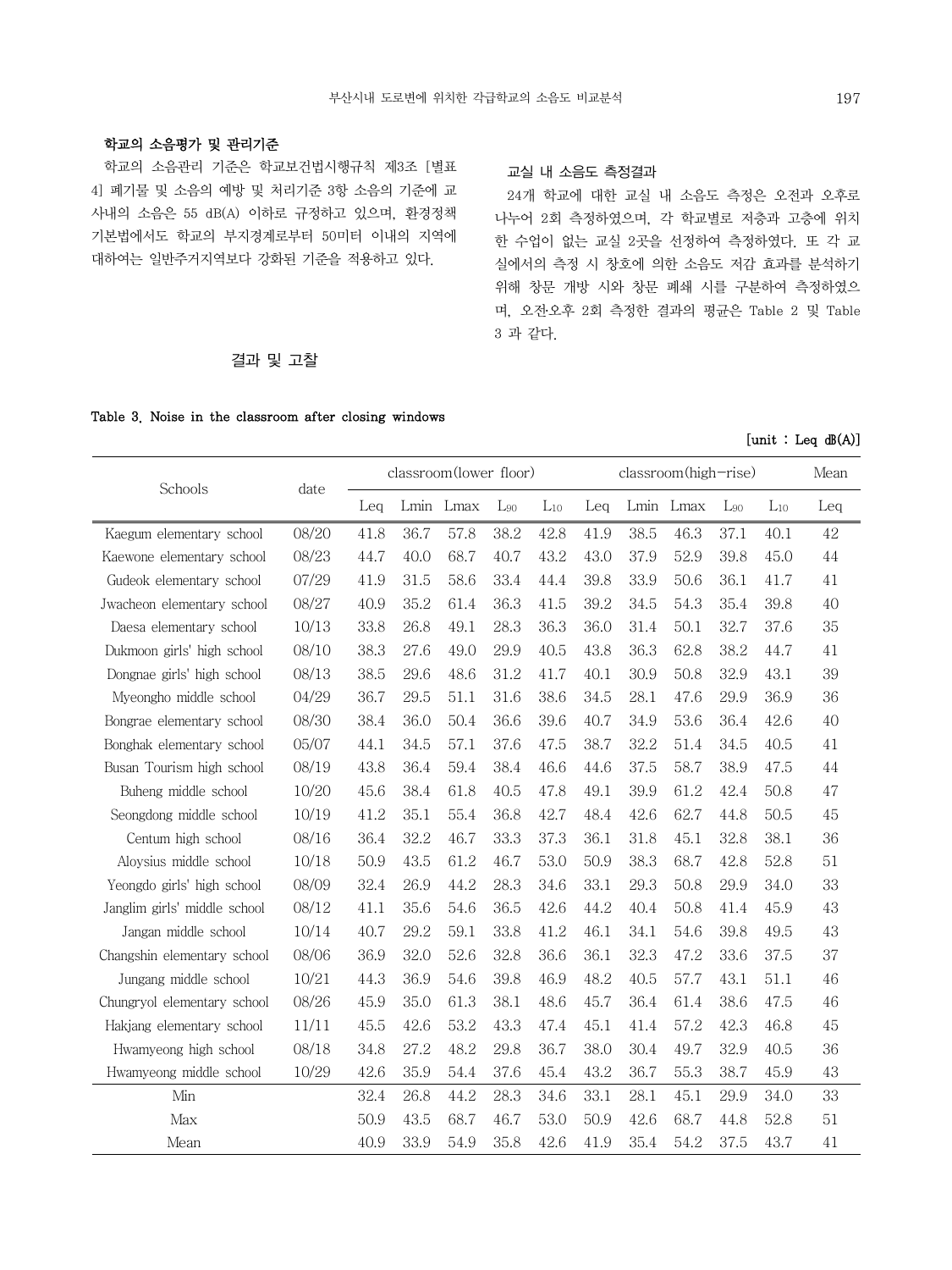#### 교실소음도 평가

 창문개방 시 교실 내 등가소음도(Leq)는 Table 2. 에 나타 낸 바와 같이 교실 저층의 경우 38.5∼58.7 [dB(A)]의 범위 로 평균 51.1 dB(A), 교실 상층에서는 42.4∼59.5 [dB(A)]의 범위로 평균 52.0 dB(A)로 나타났다. 창문개방 시의 저층과 고층 교실의 등가소음도 차이는 평균 0.9 dB(A)로 큰 차이를 나타내지 않았으나 교실의 상층이 저층보다 소음도가 높게 나타났다. 창문개방 시 교실의 평균 등가소음도(Leq)는 화명 중학교가 59 dB(A)로 가장 높게 나타났으며, 영도여고가 40 dB(A)로 가장 낮은 소음도를 기록하였다. 총 24개교 중에서 학교보건법에서 정한 교사 내 소음기준인 55 dB(A)을 초과한 학교는 개금초등학교 등 5개교로 조사되었다.

 창문폐쇄시의 교실 내 등가소음도(Leq)는 Table 3.에 나타 내었으며, 교실 저층의 경우 32.4∼50.9[dB(A)]의 범위로 평 균 40.9 dB(A), 교실 상층에서는 33.1∼50.9[dB(A)의 범위 로 평균 41.9 dB(A)로 나타났으며, 저층과 고층 교실의 등가 소음도 차이는 평균 1.0 dB(A)로 교실상층이 다소 높게 나타 났다. 창문폐쇄 시 교실의 평균 등가소음도(Leq)는 알로이시 오 중학교가 51 dB(A)로 가장 높게 나타났으며, 영도여고가 33 dB(A)로 가장 낮은 소음도를 기록하였다. 창문폐쇄시의 교실 내 등가소음도(Leq)는 24개교 모두 학교보건법에서 정 한 교사 내 소음기준인 55 dB(A)을 만족하였다.

## 창호에 의한 등가소음도 감쇄효과

 교실 내 창문개방 시와 폐쇄 시의 소음도의 차이는 창호에 의한 방음효과로 창호의 형태, 창호면적, 설치위치에 따라 소 음도 감쇄효과는 달라질 수 있다. 조사대상 24개교 중 22개 교에 교사 외벽 쪽으로 2중창이 시공되어 있었으나, 소음도 감쇄효과는 전술한 바와 같이 학교마다 다소의 차이가 있었 으며, 창문 개․폐시 교실 내 등가소음도 감쇄효과를 Table 4 와 Fig. 4에 나타내었다.

#### Table 4. Noise attenuation effect of windows

## $[unit : Leg dB(A)]$

|                              | after opening | after closing |         |                           | Noise attenuation effect in windows |                   |
|------------------------------|---------------|---------------|---------|---------------------------|-------------------------------------|-------------------|
| Schools                      | window        | windows       | Average | attenuation<br>(Quantity) | attenuation<br>(Rate, %             | window (type)     |
| Kaegum elementary school     | 55.9          | 41.8          | 49      | 14.1                      | 25.2                                | double pane       |
| Kaewone elementary school    | 55.2          | 43.8          | 50      | 11.4                      | 20.7                                | $^{\prime\prime}$ |
| Gudeok elementary school     | 52.1          | 40.9          | 47      | 11.2                      | 21.5                                | $\prime\prime$    |
| Jwacheon elementary school   | 47.4          | 40.0          | 44      | 7.4                       | 15.6                                | $^{\prime\prime}$ |
| Daesa elementary school      | 47.2          | 34.9          | 41      | 12.3                      | 26.1                                | $^{\prime\prime}$ |
| Dukmoon girls' high school   | 48.3          | 41.1          | 45      | 7.2                       | 14.9                                | $^{\prime\prime}$ |
| Dongnae girls' high school   | 54.0          | 39.3          | 47      | 14.7                      | 27.2                                | $^{\prime\prime}$ |
| Myeongho middle school       | 45.9          | 35.6          | 41      | 10.3                      | 22.4                                | $^{\prime\prime}$ |
| Bongrae elementary school    | 49.9          | 39.6          | 45      | 10.3                      | 20.6                                | $^{\prime\prime}$ |
| Bonghak elementary school    | 52.4          | 41.4          | 47      | 11.0                      | 21.0                                | $^{\prime\prime}$ |
| Busan Tourism high school    | 51.3          | 44.2          | 48      | 7.1                       | 13.8                                | single pane       |
| Buheng middle school         | 50.9          | 47.3          | 49      | 3.6                       | 7.1                                 | double pane       |
| Seongdong middle school      | 53.2          | 44.8          | 49      | 8.4                       | 15.8                                | $\prime\prime$    |
| Centum high school           | 48.5          | 36.2          | 42      | 12.3                      | 25.4                                | $^{\prime\prime}$ |
| Aloysius middle school       | 54.7          | 50.9          | 53      | 3.8                       | 6.9                                 | single pane       |
| Yeongdo girls' high school   | 40.4          | 32.8          | 37      | 7.6                       | 18.8                                | double pane       |
| Janglim girls' middle school | 56.0          | 42.6          | 49      | 13.4                      | 23.9                                | $\prime\prime$    |
| Jang-an middle school        | 44.7          | 43.4          | 44      | 1.3                       | 2.9                                 | $\prime\prime$    |
| Changshin elementary school  | 50.1          | 36.5          | 43      | 13.6                      | 27.1                                | $\prime\prime$    |
| Jungang middle school        | 58.5          | 46.3          | 52      | 12.2                      | 20.9                                | $^{\prime\prime}$ |
| Chungryol elementary school  | 52.5          | 45.8          | 49      | 6.7                       | 12.8                                | $^{\prime\prime}$ |
| Hakjang elementary school    | 52.8          | 45.1          | 49      | 7.5                       | 14.2                                | $\prime\prime$    |
| Hwamyeong high school        | 56.6          | 38.0          | 47      | 20.2                      | 35.7                                | $\prime\prime$    |
| Hwamyeong middle school      | 59.0          | 43.2          | 51      | 16.1                      | 27.3                                | $\prime\prime$    |
| Min                          | 40.4          | 33.1          | 37      | 1.3                       | 2.9                                 | $\prime\prime$    |
| Max                          | 59.0          | 50.9          | 53      | 20.2                      | 35.7                                | $\prime\prime$    |
| Mean                         | 51.6          | 41.5          | 47      | 10.1                      | 19.6                                | $^{\prime\prime}$ |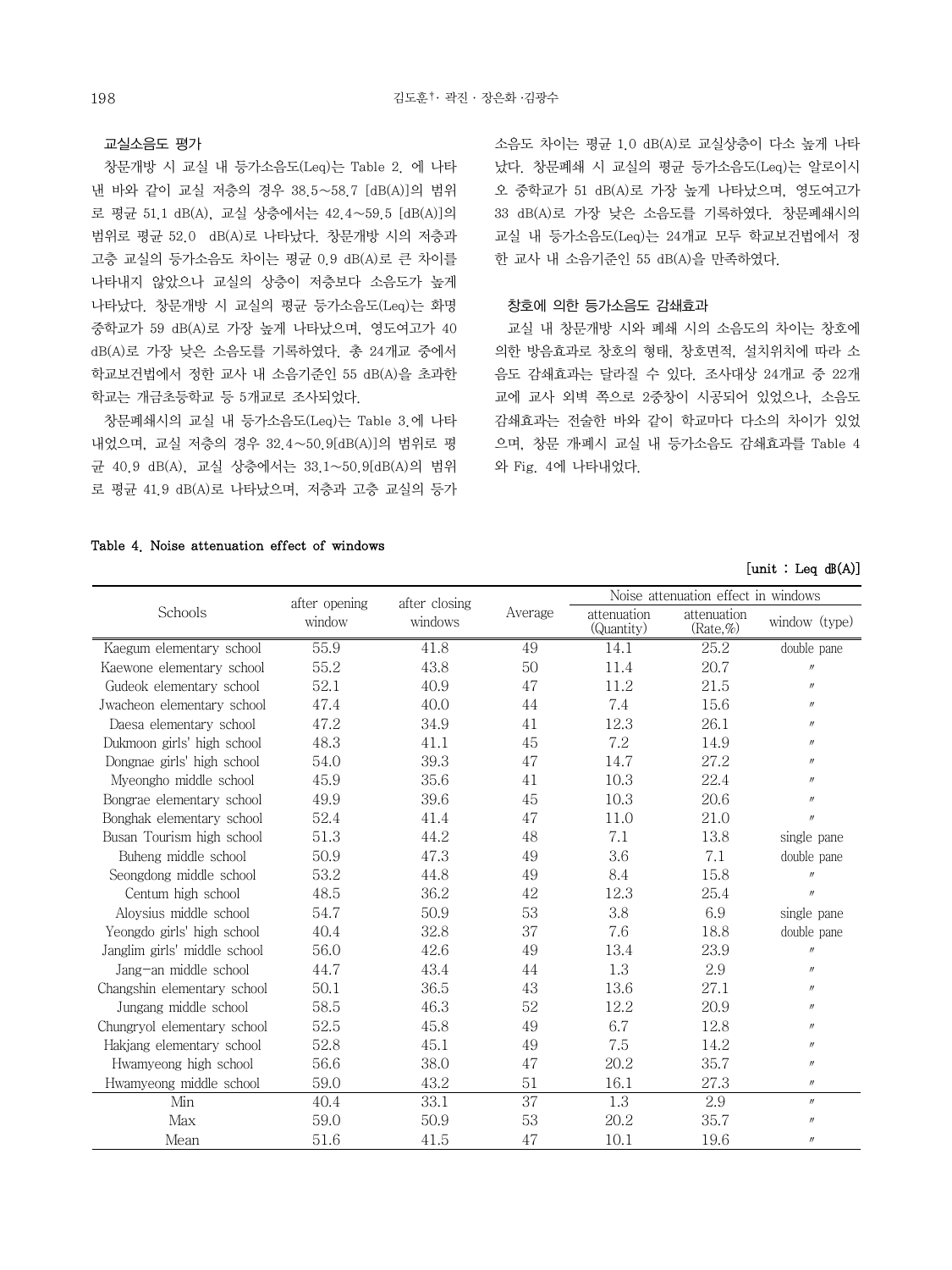

Fig. 4. Noise attenuation effect in window.

조사대상 학교의 창호에 의한 교실 내 등가소음도 감쇄치는 1.3 dB(A)∼20.2 dB(A)의 범위로, 평균 10.1 dB(A) 감소한 것으로 나타났으며, 감소율(%)은 평균 19.6% 로 조사되었다. 창호에 의한 등가소음도 감쇄가 가장 크게 나타난 학교는 화 명고등학교가 등가소음도 감쇄치 20.2 dB(A)(감쇄율 35.7%) 로 나타났으며, 가장 낮게 나타난 학교는 장안중학교로 1.3 dB(A)(감쇄율 2.9%)로 조사되었다. 창호에 의한 등가소음도 감쇄치 가장 낮게 나타난 장안중학교는 학교주변에 주목할 만 한 외부 소음원이 없으며, 창문개방 시 교실 내 등가소음도가 45 dB(A), 기저소음인 L90이 3범위8 dB(A), 피크소음인 L10이 4범위5 dB(A)로 나타난 바와 같이 주변 소음원에 의한 영향 보 다는 교사 내 학생들의 수업활동에 의한 소음 영향 많이 나타 난 결과로 사료된다.

 창호형태가 단일창으로 시공되어 있는 알로이시오중학교와 부산관광고는 등가소음도 감쇄치가 각각 3.8 dB(A)(감쇄율 6.9%) 과 7.1 dB(A)(감쇄율 13.8%)로 조사되어 조사대상 평 균 감쇄치 10.1 dB(A)(감쇄율 19.6%) 보다 낮게 나타나, 전체 적으로 창호에 의한 방음효과가 2중창으로 시공된 교실에 비

하여 크게 떨어지는 것으로 조사되었다.

 전체교실(창문 개․폐)의 평균 등가소음도(Leq)는 37 dB(A) ∼53 dB(A)의 범위로 알로이오시중학교가 53 dB(A)로 가장 높게 나타났으며, 영도여고가 37 dB(A)로 가장 낮은 소음도를 기록하였다. 전체교실(창문 개․폐)의 평균 등가소음도(Leq)는 24개교 모두 학교보건법에서 정한 교사 내 소음기준인 55 dB(A)를 만족하였다.

#### 운동장 및 도로변 소음도 측정결과

조사대상 24개교 중 23개 학교의 운동장 및 도로변 소음도 측정(덕문여고 제외)은 교실 내 소음도 측정과 같이 오전과 오후로 나누어 2회 측정하였으며, 각 학교별로 학교 부지경계 인 방음벽(담장)를 기준으로 전·후 2m 이격을 두고 측정하였 다. 또한 방음벽이 설치된 학교에 대해서는 소음측정 장비를 전․후 2곳에 설치하여 동시 측정하여 전·후 측정값의 비교분 석이 가능하도록 하였다. 오전․오후 2회 측정한 결과는 Table 5와 같다.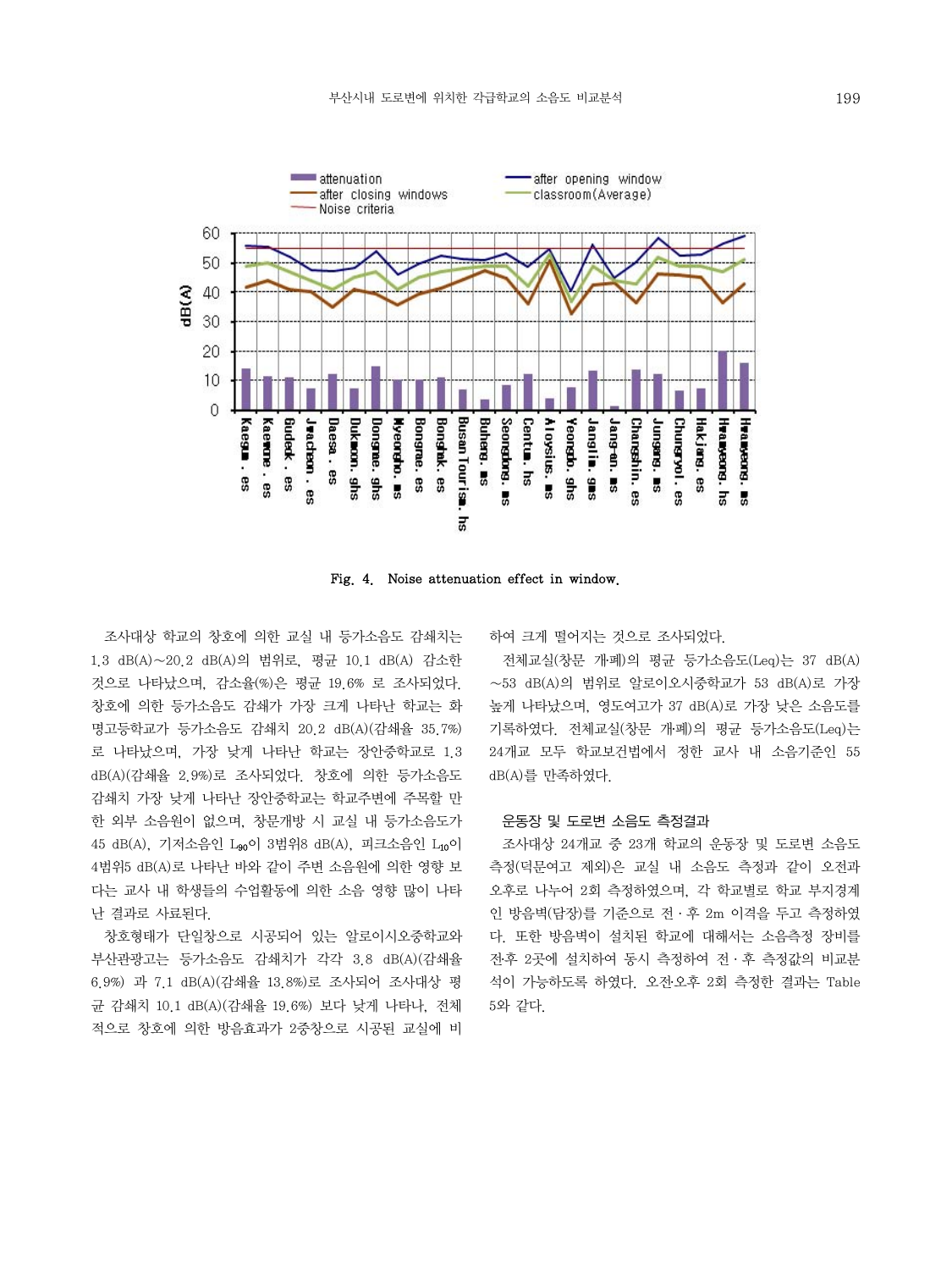|  |  |  |  |  | Table 5. Noise level in schoolyard and roadside |  |  |
|--|--|--|--|--|-------------------------------------------------|--|--|
|--|--|--|--|--|-------------------------------------------------|--|--|

 $[unit : Leg dB(A)]$ 

| School                       | date  | schoolyard        |                   |           |                   |                   | roadside |                   |           |                   |                   |                   |
|------------------------------|-------|-------------------|-------------------|-----------|-------------------|-------------------|----------|-------------------|-----------|-------------------|-------------------|-------------------|
|                              |       | Leg               |                   | Lmin Lmax | $L_{90}$          | $L_{10}$          | Leq      |                   | Lmin Lmax | $L_{90}$          | $L_{10}$          | TNI               |
| Kaegum elementary school     | 08/20 | 68                | 55                | 74        | 57                | 72                | 71       | 63                | 84        | 65                | 74                | 69                |
| Kaewone elementary school    | 08/23 | 63                | 55                | 71        | 58                | 65                | 69       | 57                | 83        | 61                | 72                | 73                |
| Gudeok elementary school     | 07/29 | 67                | 56                | 79        | 61                | 69                | 78       | 65                | 89        | 71                | 80                | 79                |
| Jwacheon elementary school   | 08/27 | 63                | 43                | 71        | 46                | 68                | 61       | 45                | 76        | 47                | 63                | 81                |
| Daesa elementary school      | 10/13 | 53                | 47                | 61        | 49                | 55                | 60       | 48                | 76        | 50                | 60                | 60                |
| Dukmoon girls' high school   | 08/10 | $\qquad \qquad -$ | $\qquad \qquad -$ |           | $\qquad \qquad -$ | $\qquad \qquad -$ |          | $\qquad \qquad -$ |           | $\qquad \qquad -$ | $\qquad \qquad -$ | $\qquad \qquad -$ |
| Dongnae girls' high school   | 08/13 | 58                | 53                | 66        | 53                | 61                | 69       | 58                | 75        | 63                | 72                | 69                |
| Myeongho middle school       | 04/29 | 55                | 46                | 70        | 48                | 57                | 55       | 43                | 70        | 45                | 57                | 65                |
| Bongrae elementary school    | 08/30 | 63                | 56                | 70        | 58                | 66                | 76       | 64                | 87        | 69                | 79                | 79                |
| Bonghak elementary school    | 05/07 | 61                | 53                | 71        | 56                | 63                | 73       | 60                | 88        | 63                | 76                | 85                |
| Busan Tourism high school    | 08/19 | 61                | 55                | 75        | 57                | 64                | 71       | 59                | 86        | 62                | 73                | 78                |
| Buheng middle school         | 10/20 | 64                | 52                | 77        | 56                | 66                | 67       | 53                | 79        | 57                | 71                | 83                |
| Seongdong middle school      | 10/19 | 58                | 54                | 66        | 55                | 60                | 63       | 54                | 78        | 55                | 66                | 71                |
| Centum high school           | 08/16 | 60                | 53                | 71        | 55                | 62                | 74       | 63                | 84        | 68                | 77                | 72                |
| Aloysius middle school       | 10/18 | 59                | 49                | 71        | 54                | 61                | 67       | 52                | 78        | 58                | 70                | 76                |
| Yeongdo girls' high school   | 08/09 | 55                | 43                | 69        | 45                | 57                | 63       | 40                | 83        | 42                | 62                | 92                |
| Janglim girls' middle school | 08/12 | 58                | 51                | 72        | 52                | 61                | 70       | 53                | 86        | 55                | 72                | 93                |
| Jangan middle school         | 10/14 | 49                | 45                | 59        | 46                | 51                | 49       | 43                | 63        | 44                | 49                | 32                |
| Changshin elementary school  | 08/06 | 60                | 50                | 73        | 53                | 63                | 68       | 60                | 79        | 61                | 70                | 67                |
| Jungang middle school        | 10/21 | 64                | 52                | 77        | 56                | 66                | 67       | 53                | 79        | 57                | 71                | 83                |
| Chungryol elementary school  | 08/26 | 59                | 51                | 71        | 53                | 62                | 66       | 53                | 84        | 56                | 69                | 78                |
| Hakjang elementary school    | 11/11 | 56                | 52                | 66        | 53                | 58                | 66       | 54                | 82        | 57                | 69                | 77                |
| Hwamyeong high school        | 08/18 | 70                | 55                | 75        | 58                | 74                | 72       | 57                | 80        | 61                | 75                | 87                |
| Hwamyeong middle school      | 10/29 | 65                | 59                | 77        | 61                | 67                | 68       | 60                | 82        | 64                | 70                | 60                |
| Min                          |       | 49                | 43                | 59        | 45                | 51                | 49       | 40                | 63        | 42                | 49                | 32                |
| Max                          |       | 70                | 59                | 79        | 61                | 74                | 78       | 65                | 89        | 71                | 80                | 93                |
| Mean                         |       | 60                | 51                | 71        | 54                | 63                | 67       | 54                | 80        | 58                | 69                | 74                |

## 운동장 및 도로변 소음도 평가

 운동장내의 등가소음도(Leq)는 Table 5에 나타낸 바와 같이 49∼70 dB(A)의 범위로 평균 60 dB(A)로 조사되었다. 23개 교 중에서 화명고등학교가 70 dB(A)로 가장 높게 나타났으며, 장안중학교가 49 dB(A)로 가장 낮게 조사되었다. 운동장내 소음이 전체 조사대상 학교 24개교 중 3개교에서 환경정책기 본법시행령 별표 2. 환경기준(이하 환경기준)의 도로변지역 " 가"지역 기준인 65 dB(A)보다 높은 소음도를 보였다.

 도로변의 등가소음도(Leq)는 49∼78 dB(A)의 범위로 평균 67 dB(A)로 조사되었다. 23개교 중에서 구덕초등학교가 78

dB(A)로 가장 높게 나타났으며, 장안중학교가 49 dB(A)로 가 장 낮게 나타난 것으로 조사되었다. 23개교 중 구덕초등학교 등 17개교에서 환경기준인 65 dB(A)을 초과한 것으로 조사 되었다.

#### 방음벽 등에 의한 등가소음도 감쇄효과

 운동장과 도로변의 소음도의 차이는 방음벽(또는 담장)에 의한 소음도 감쇄효과로 방음벽 등의 형태 및 설치위치에 따 라 소음도 감쇄효과는 달라질 수 있으며, 그 결과를 Table 6 에 나타내었다.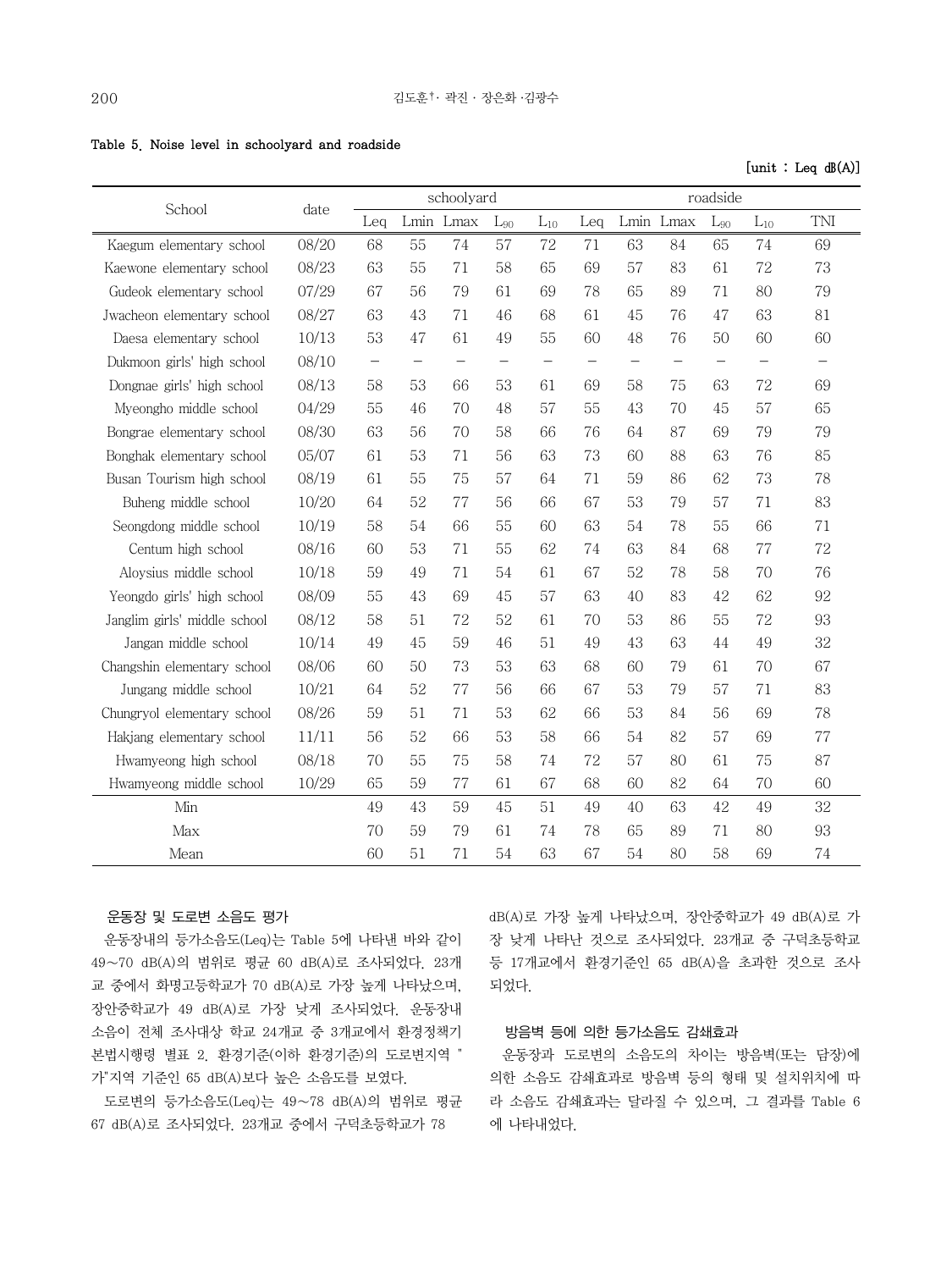|                              |          |            |                           |                       | Noise attenuation effect in wall (soundproof walls) |
|------------------------------|----------|------------|---------------------------|-----------------------|-----------------------------------------------------|
| Schools                      | roadside | schoolyard | attenuation<br>(Quantity) | attenuation<br>(Rate) | window (type)                                       |
| Kaegum elementary school     | 70.5     | 67.5       | 3.0                       | 4.3%                  | soundproof walls                                    |
| Kaewone elementary school    | 69.0     | 63.0       | 6.0                       | 8.7%                  | brick wall                                          |
| Gudeok elementary school     | 77.5     | 67.0       | 10.5                      | 13.5%                 | brick wall                                          |
| Jwacheon elementary school   | 61.0     | 63.0       | $\overline{0}$            | $\mathcal{O}$         | open fence                                          |
| Daesa elementary school      | 59.5     | 53.0       | 6.5                       | 10.9%                 | brick wall                                          |
| Dukmoon girls' high school   |          |            |                           |                       | brick wall                                          |
| Dongnae girls' high school   | 68.5     | 57.5       | 11.0                      | 16.1%                 | brick wall                                          |
| Myeongho middle school       | 55.0     | 55.0       | 0.0                       | 0.0%                  | open fence                                          |
| Bongrae elementary school    | 75.5     | 63.0       | 12.5                      | 16.6%                 | soundproof walls                                    |
| Bonghak elementary school    | 73.0     | 60.5       | 12.5                      | 17.1%                 | soundproof walls                                    |
| Busan Tourism high school    | 71.0     | 61.0       | 10.0                      | 14.1%                 | brick wall                                          |
| Buheng middle school         | 67.0     | 63.5       | 3.5                       | 5.2%                  | open fence                                          |
| Seongdong middle school      | 63.0     | 58.0       | 5.0                       | 7.9%                  | brick wall                                          |
| Centum high school           | 74.0     | 59.5       | 14.5                      | 19.6%                 | soundproof walls                                    |
| Aloysius middle school       | 66.5     | 59.0       | 7.5                       | 11.3%                 | soundproof walls                                    |
| Yeongdo girls' high school   | 63.0     | 55.0       | 8.0                       | 12.7%                 | brick wall                                          |
| Janglim girls' middle school | 69.5     | 58.0       | 11.5                      | 16.5%                 | brick wall                                          |
| Jangan middle school         | 49.0     | 48.5       | 0.5                       | 1.0%                  | brick wall                                          |
| Changshin elementary school  | 67.5     | 60.0       | 7.5                       | 11.1%                 | soundproof walls                                    |
| Jungang middle school        | 67.0     | 63.5       | 3.5                       | 5.2%                  | soundproof walls                                    |
| Chungryol elementary school  | 65.5     | 58.5       | 7.0                       | 10.7%                 | brick wall                                          |
| Hakjang elementary school    | 66.0     | 55.5       | 10.5                      | 15.9%                 | soundproof walls                                    |
| Hwamyeong high school        | 71.5     | 70.0       | 1.5                       | 2.1%                  | open fence                                          |
| Hwamyeong middle school      | 68.0     | 64.5       | 3.5                       | $5.1\%$               | brick wall                                          |
| Min                          | 49.0     | 48.5       | 0.0                       | 0.0%                  |                                                     |
| Max                          | 77.5     | 70.0       | 14.5                      | 18.7%                 |                                                     |
| Mean                         | 66.9     | 60.2       | 6.8                       | 10.1%                 |                                                     |

Table 6. Noise attenuation effect in wall (soundproof walls)  $\qquad \qquad$  [unit : Leq  $\mathbf{d}(\mathbf{A})$ ]

조사대상 24개교 중 개금초등학교 등 8개교에 방음벽이 시공 되어 있었으며, 좌천초등학교 등 4개교는 개방형태로, 개원 초등학교 등 12개교는 일반적인 블록에 의한 담장, 지형에 의한 옹벽형태 및 복합형으로 조사되었다. 조사대상 24개교 중 23개 학교에서의 방음벽 등에 의한 소음도 감쇄치는 0∼ 14.5[(dB(A)]의 범위로, 평균 6.8 dB(A) 감소한 것으로 나타 났으며, 감소율(%)은 평균 10.1%로 조사되었다. 방음벽이 설 치된 8개교의 경우 평균 8.9 dB(A) (감쇄율 12.9%), 블록형 담장이나 옹벽형태인 8개교의 경우는 평균 7.2 dB(A) (감쇄 율 10.7%), 개방형 담장이 설치된 4개교는 평균 1.3 dB(A) (감쇄율 1.8%)로 조사되어 방음벽이 설치된 학교에서 소음도 감쇄치가 크게 나타났다.

## TNI(교통소음지수, Traffic noise index) 평가

 조사대상 23개교에 대해 측정시점의 TNI를 평가한 결과 32∼93의 범위로 조사되었으며, 장림여중 등 13개교의 도로 변에서 TNI 74를 초과하고 있다. TNI 는 Fig. 5에서 보는 바와 같이 피크소음인 L10 값과 기저소음인 L90과의 차이가 클수록 높게 나타난다. TNI가 74를 초과한 학교는 자동차나 오토바이 등의 급과속과 경사진 도로에서의 엔진소음 등의 영향을 많이 받고 있었으나, 소음원 분석결과 좌천초등학교 와 장림여중의 경우는 매미에 의한 소음영향을 많이 받은 것 으로 추정된다. TNI는 도로단에서 측정한 결과 값으로 실내 에서 고려할 경우 외부에서의 값보다 10∼15만큼 빼서 생각하 게 되는데, 도로변에서 최소 50m이상 떨어진 교실에서는 거 리감쇄로 측정값 보다 훨씬 낮은 불만도를 추정할 수 있다.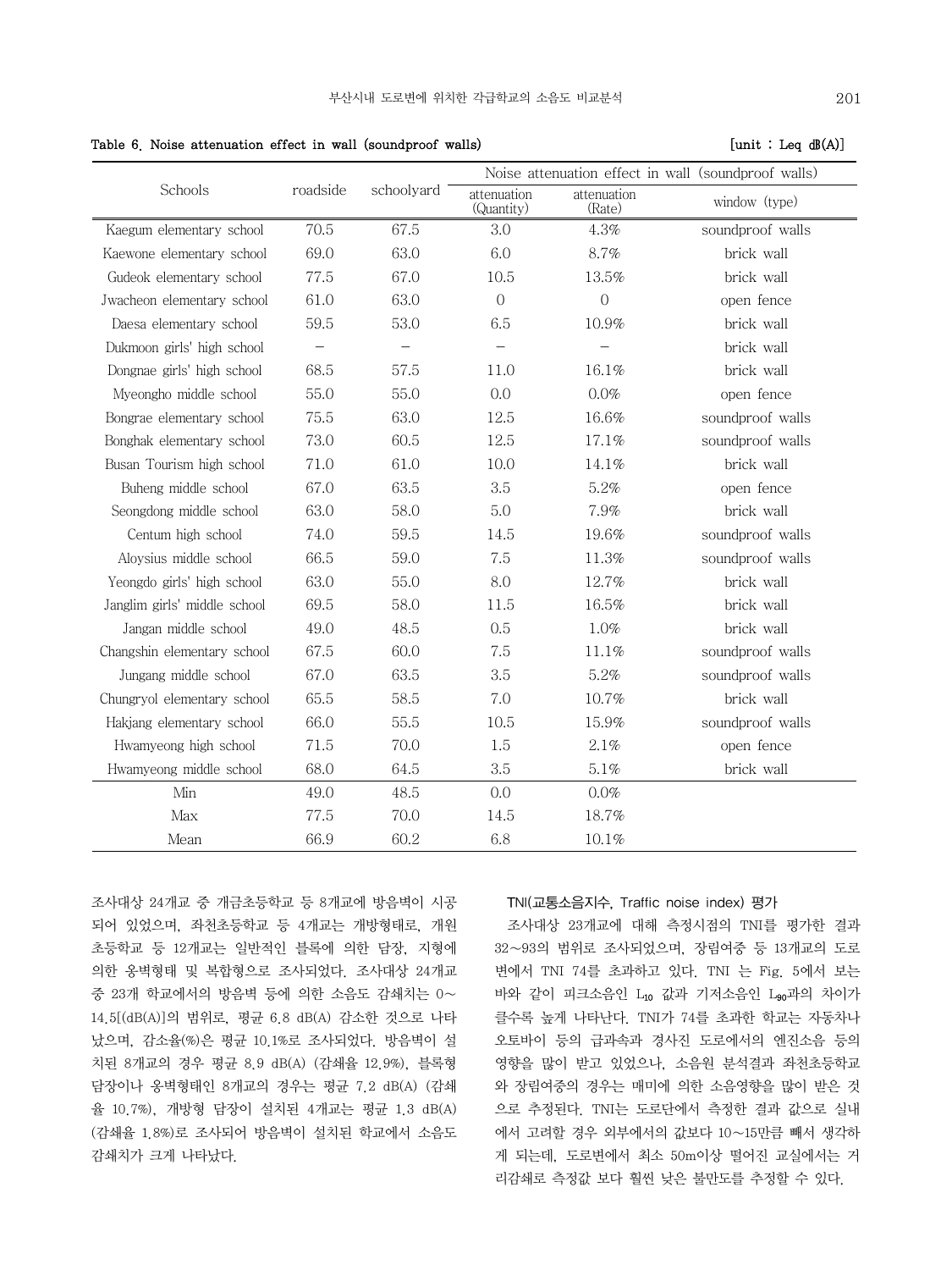

Fig. 5. Noise Level and TNI of the roadside.

| Table 7. Noise Level and noise source on the schools |  |  |  |  |  |  |
|------------------------------------------------------|--|--|--|--|--|--|
|------------------------------------------------------|--|--|--|--|--|--|

 $[unit : Leg dB(A)]$ 

| Schools                      | date  | classroom<br>schoolyard |                   | roadside          | noise source    |                    |  |  |
|------------------------------|-------|-------------------------|-------------------|-------------------|-----------------|--------------------|--|--|
|                              |       | (Average)               |                   |                   | traffic noise   | Other noise        |  |  |
| Kaegum elementary school     | 08/20 | 49                      | 68                | 71                | great influence | cicadas's crying   |  |  |
| Kaewone elementary school    | 08/23 | 50                      | 63                | 69                | great influence |                    |  |  |
| Gudeok elementary school     | 07/29 | 47                      | 67                | 78                | great influence |                    |  |  |
| Jwacheon elementary school   | 08/27 | 44                      | 63                | 61                | low influence   | cicadas's crying   |  |  |
| Daesa elementary school      | 10/13 | 41                      | 53                | 60                | low influence   |                    |  |  |
| Dukmoon girls' high school   | 08/10 | 45                      | $\qquad \qquad -$ | $\qquad \qquad -$ | low influence   | cicadas's crying   |  |  |
| Dongnae girls' high school   | 08/13 | 47                      | 58                | 69                | low influence   | cicadas's crying   |  |  |
| Myeongho middle school       | 04/29 | 41                      | 55                | 55                | low influence   |                    |  |  |
| Bongrae elementary school    | 08/30 | 45                      | 63                | 76                | great influence |                    |  |  |
| Bonghak elementary school    | 05/07 | 47                      | 61                | 73                | great influence |                    |  |  |
| Busan Tourism high school    | 08/19 | 48                      | 61                | 71                | great influence |                    |  |  |
| Buheng middle school         | 10/20 | 49                      | 64                | 67                | great influence |                    |  |  |
| Seongdong middle school      | 10/19 | 49                      | 58                | 63                | great influence |                    |  |  |
| Centum high school           | 08/16 | 42                      | 60                | 74                | great influence | cicadas's crying   |  |  |
| Aloysius middle school       | 10/18 | 53                      | 59                | 67                | great influence |                    |  |  |
| Yeongdo girls' high school   | 08/09 | 37                      | 55                | 63                | low influence   |                    |  |  |
| Janglim girls' middle school | 08/12 | 49                      | 58                | 70                | great influence | Factory noise      |  |  |
| Jangan middle school         | 10/14 | 44                      | 49                | 49                | low influence   |                    |  |  |
| Changshin elementary school  | 08/06 | 43                      | 60                | 68                | great influence | cica das's crying  |  |  |
| Jungang middle school        | 10/21 | 52                      | 64                | 67                | great influence |                    |  |  |
| Chungryol elementary school  | 08/26 | 49                      | 59                | 66                | great influence | cicadas's crying   |  |  |
| Hakjang elementary school    | 11/11 | 49                      | 56                | 66                | great influence | Factory noise      |  |  |
| Hwamyeong high school        | 08/18 | 47                      | 70                | 72                | great influence | cicadas's crying   |  |  |
| Hwamyeong middle school      | 10/29 | 51                      | 65                | 68                | great influence | construction noise |  |  |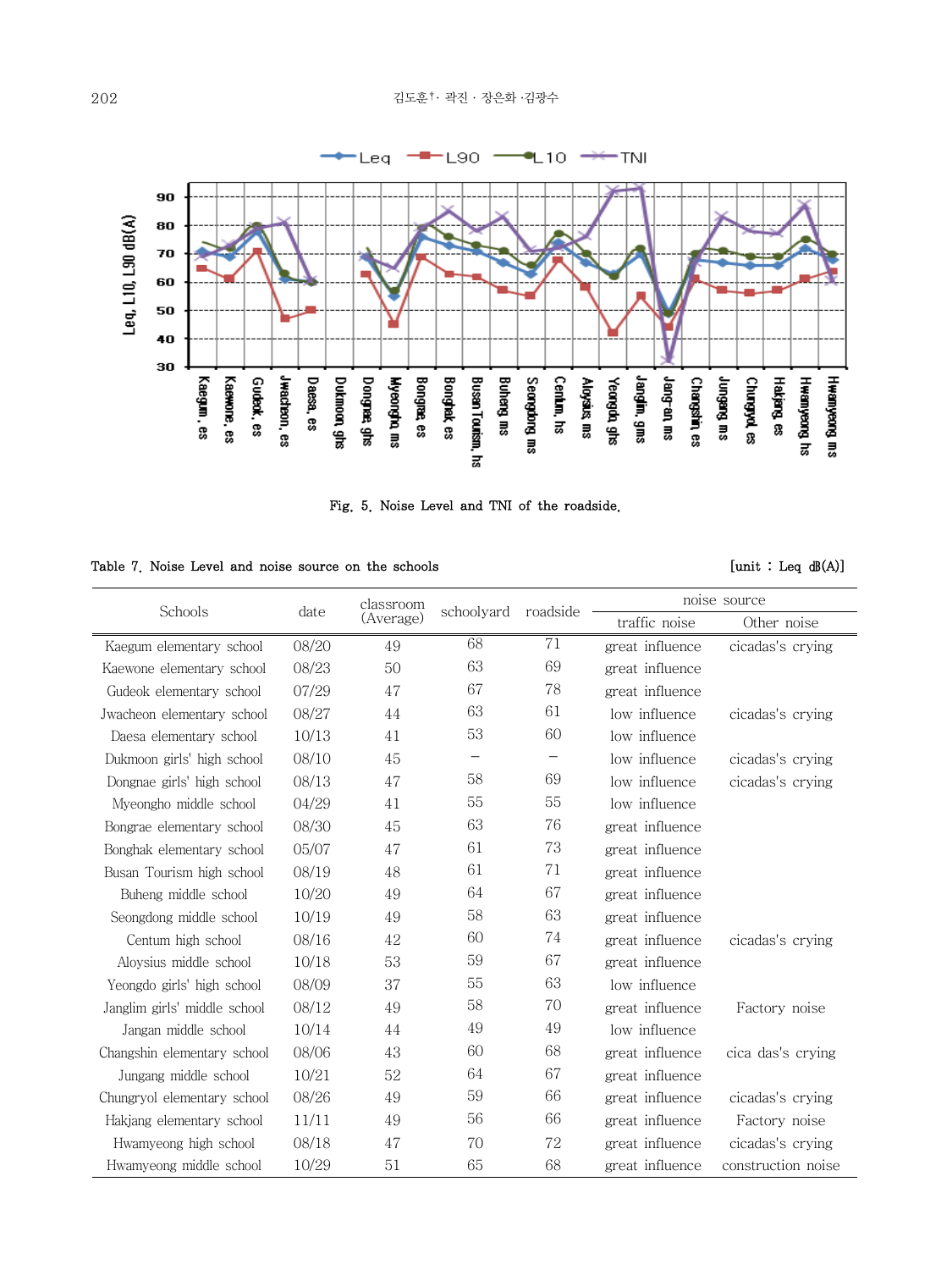

Fig. 6. Noise level in classroom, schoolyard and roadside.

소음원 분석

소음원 분석을 위해 현장조사 및 측정당시 피크소음에 대 한 녹음청취 등을 실시하였으며, 조사대상 24개 학교의 교에 대한 등가소음도 및 주요소음원을 분석결과를 Table 7에 나 타내었으며, 교실, 운동장 및 도로변의 소음도 관계를 Fig. 6 에 나타내었다.

 교실에서의 소음은 도로교통소음, 공사장소음 등 외부 요 인에 의한 소음과 학생활동 등 학교생활에 의해 발생되는 소 음 등에 의해 영향을 받고 있는 것으로 조사되었다. 또한 Fig. 6에 나타낸 바와 같이 학교의 창호시설, 방음벽 유무, 주소음원(도로교통 등) 과의 이격거리 및 주소음원과의 교사 방향 등에 따라 학교별 방음시설 및 입지에 따라 다소의 차 이를 나타내었다.

#### 외부 소음원

조사결과 학교소음도 증가에 영향을 주는 외부 소음원으로 는 도로교통에 의한 소음, 공장 및 공사장 소음, 하절기 매미 소리 등으로 조사되었다. 학교소음도 증가에 가장 큰 영향을 미치는 소음원은 도로교통에 의한 발생소음으로, 분석결과 개금초등학교 등 24개교 중 17개교에서 주변도로에서 발생되 는 차량주행에 엔진소음, 타이어 마찰음 등 도로교통에 의한 영향을 지속적 받고 있는 것으로 조사되었으며, 좌천초등학 교 등 7개교에서는 도로교통에 의한 소음 영향이 미미한 것 으로 조사되었다. 창문개방 시 학교보건법에서 정한 소음기 준인 55 dB(A)를 초과한 것으로 나타난 개금초등학교, 장림 여중, 중앙중학교, 화명고등학교, 화명중학교 이상 5개 학교 도 도로교통소음이 지속적으로 발생되고 있는 것으로 조사되 었다. 특히 개금초등학교와 중앙중학교의 경우는 방음벽이 설치되어 있으나, 개금초등학교의 경우 주변에 고가도로와 다중 교차로 등 넓게 분포된 도로망으로 인해, 중앙중학교 역시 도심 한 가운데 위치하여 사방에 분포한 도로와 대규모 상업시설에서 발생되는 공조기 발생소음 등으로 소음원 차단 에 어려움이 있을 것으로 보여졌다.

 도로교통소음이 학교소음도 증가에 가장 영향을 많이 주고 있는 학교 중 대표적으로 중앙중학교 운동장에서 500ms 로 5분간 연속 측정하여 기록한 소음발생 형태는 Fig. 7과 같으 며, 도로교통소음의 영향으로 기저소음(Lgo)이 58 dB(A)로 높게 형성된 가운데 차량 가속음 등의 영향을 지속적으로 받 는 것으로 나타났다.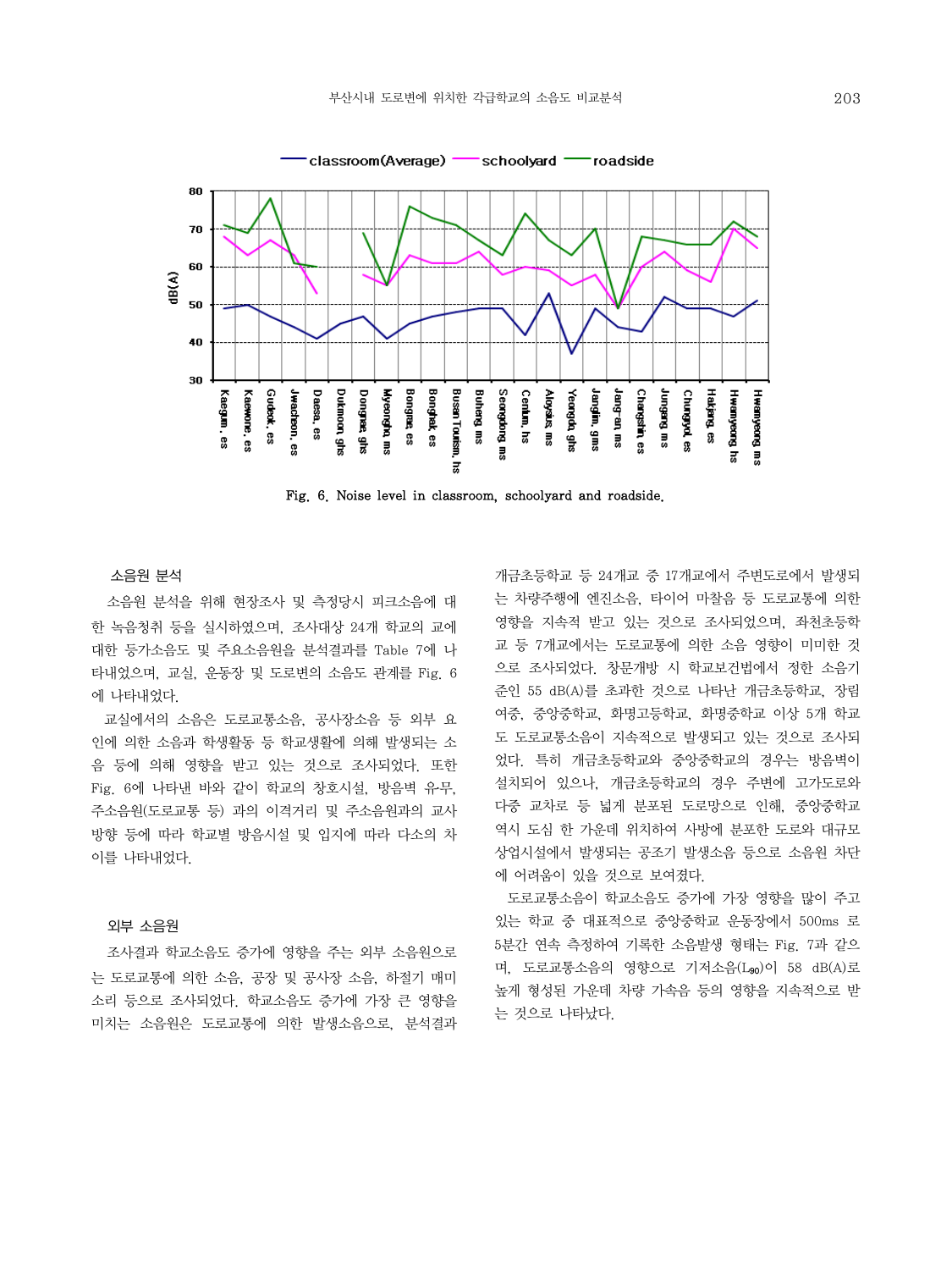





Fig. 8. Time history 500ms / Schoolyard of Jwacheon Elementary School.



Fig. 9. Time history 500ms / Schoolyard of Hwamyeong Middle School.

 기타 소음원으로서 하절기의 경우는 매미소리도 학교소음에 큰 영향을 미치는 것으로 조사되었다. 조사대상 학교 중 8월 중에 측정한 기장좌천초등학교 등 7개 학교에서 매미소리가 지속적인 학교 내 소음발생원으로 영향을 미치는 것으로 나타 났으며, 특히 기장좌천초등학교, 덕문여고, 동래여고에서는 학 교 소음도 증가에 영향을 줄만한 다른 외부소음원이 적어 매 미소리가 주요소음원으로 조사되었다.

 매미소리가 학교소음도 증가에 영향을 많이 주고 있는 학교 중 기장좌천초등학교의 500ms로 5분간 연속 측정하여 기록한 소음발생 형태는 Fig. 8과 같으며, 도로교통소음 등의 영향이 적음에 따라 기저소음(L90)이 46 dB(A)로 비교적 낮게 형성된 가운데 매미소리에 의한 영향을 주기적이고, 지속적으로 받는 것으로 나타났다. 공업지역과 가까이 입지한 장림여중, 학장초등 학교는 사업장(공장)의 생산시설에서 발생되는 소음도 학교 소 음도 증가에 영향을 미치는 것으로 조사되었으며, 화명중학교 의 경우는 인근의 대규모 재건축아파트 공사로 인해 공사장발 생 소음의 영향을 가장 많이 받는 것으로 조사되었다.

 공사장소음의 영향을 많이 받고 있는 화명중학교의 500ms 로 5분간 연속 측정하여 기록한 소음발생 형태를 Fig. 9에 나 타내었다. 도로교통소음과 함께 공사장발생 소음의 영향을 많 이 받고 있는 학교 중 화명중학교의 500ms로 5분간 연속 측 정하여 기록한 소음발생 형태는 Fig. 9와 같으며, 공사장소음 등의 영향으로 기저소음(L90)이 61 dB(A) 로 높게 나타난 가 운데 도로교통에 의한 주행소음 및 공사장 작업에 의한 항타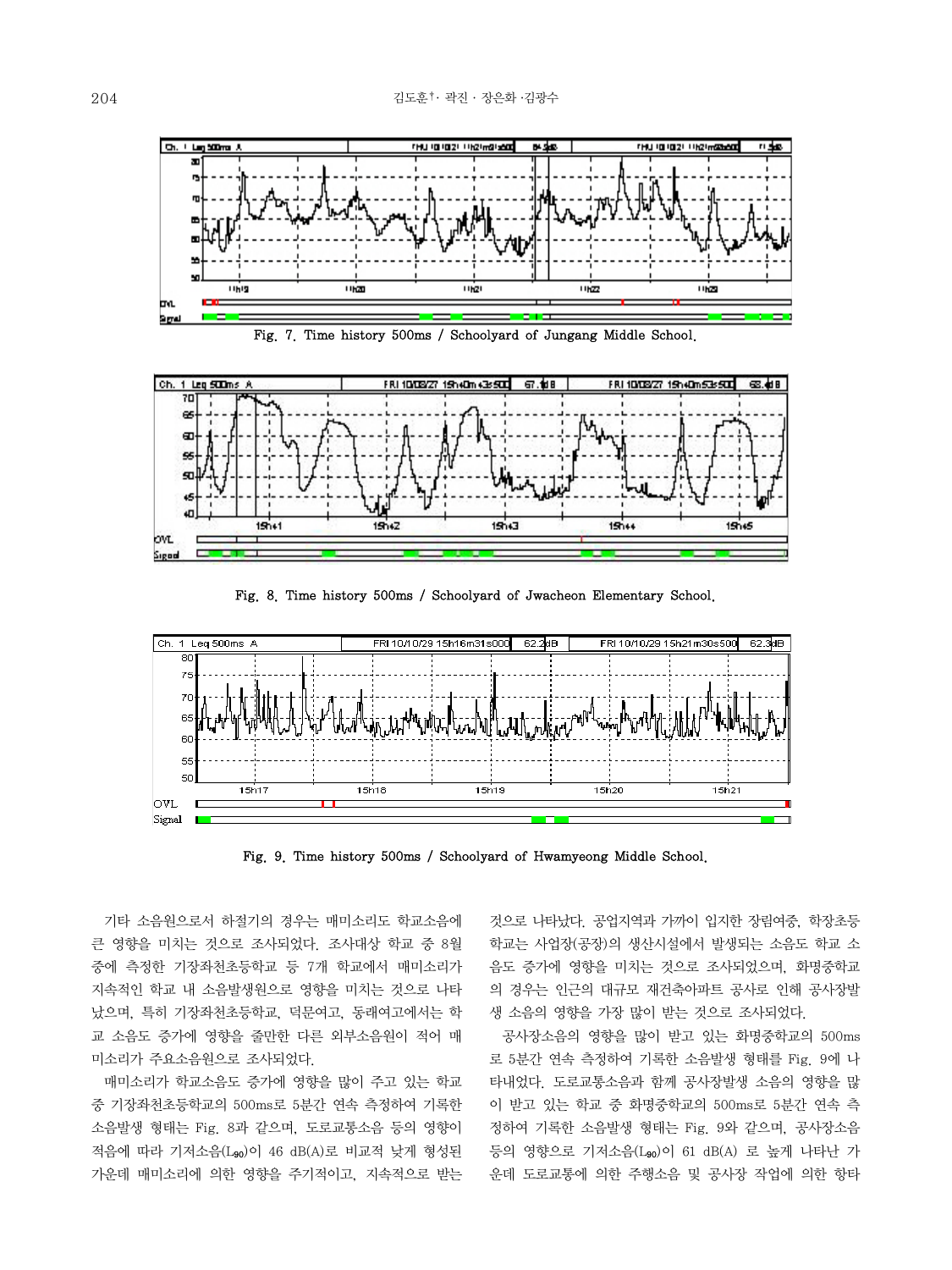음 등의 영향을 지속적으로 받는 것으로 나타났다.

## 내부 소음원

학교소음도 조사결과 학교 내부에 의한 발생소음 교실 내 소음도를 증가시키는 것으로 나타났다. 주요 요인은 옆 교실 의 수업, 운동장에서의 체육활동, 책걸상 끄는 소리, 기타의 학생 활동 및 교사내부의 수선 등 작업소음 등이 교실 내 소 음도를 증가시키는 것으로 나타났다.

 Table 4에 나타낸 바와 같이 창호에 의한 소음도 감쇄치가 평균 10.2 dB(A) 보다 훨씬 낮은 감쇄치를 나타낸 부흥중학교 3.6 dB(A), 장안중학교 1.3 dB(A) 등이 교사 내부 발생소음 원에 의한 영향으로 창호에 의한 소음도 감쇄치가 낮게 나타 난 것으로 추정된다.

## 주요 소음원의 주파수 특성

도로교통소음의 영향을 많이 받고 있는 중앙중학교 운동장 에서의 1/3 옥타브밴드 주파수 스팩트럼을 Fig. 10에 나타내 었다.

 도로교통소음의 경우 80Hz 이하의 저주파 대역에서 최고치 를 보이다가 점점 감소하는 경향을 나타내었다. 사람에게 가장 민감하며 불쾌감을 초래하는 1KHz에서 4KHz 사이의 소음도 기울기는 완만하게 감소하다가 2KHz 이후에는 급격히 감소하 는 패턴을 보였다.

 매미소리가 학교소음도 증가에 가장 영향을 많이 주고 있는 학교 중 기장좌천초등학교의 1/3 옥타브밴드 주파수 스팩트럼 은 Fig. 11과 같다. 매미소리의 경우 50Hz 이하의 저주파 대 역에서 최고치를 기록한 후 급격히 감소하여 500Hz 부근에서 최저치를 나타낸 후 유지되다, 2KHz 이후에서 다시 급격히 상승하여 4KHz 부근에서 최고치를 기록한 후 감소하는 패턴 을 보였다.

 도로교통소음과 함께 공사장발생 소음의 영향을 많이 받고 있는 학교 중 화명중학교의 1/3 옥타브밴드 주파수 스팩트럼 은 Fig. 12와 같으며, 80Hz 이하의 저주파 대역에서 최고치 를 보이다가 점점 감소하여 125Hz 1KHz 사이에서 일정하게 유지하다가 2KHz 이후에는 급격히 감소하는 패턴을 보였다.









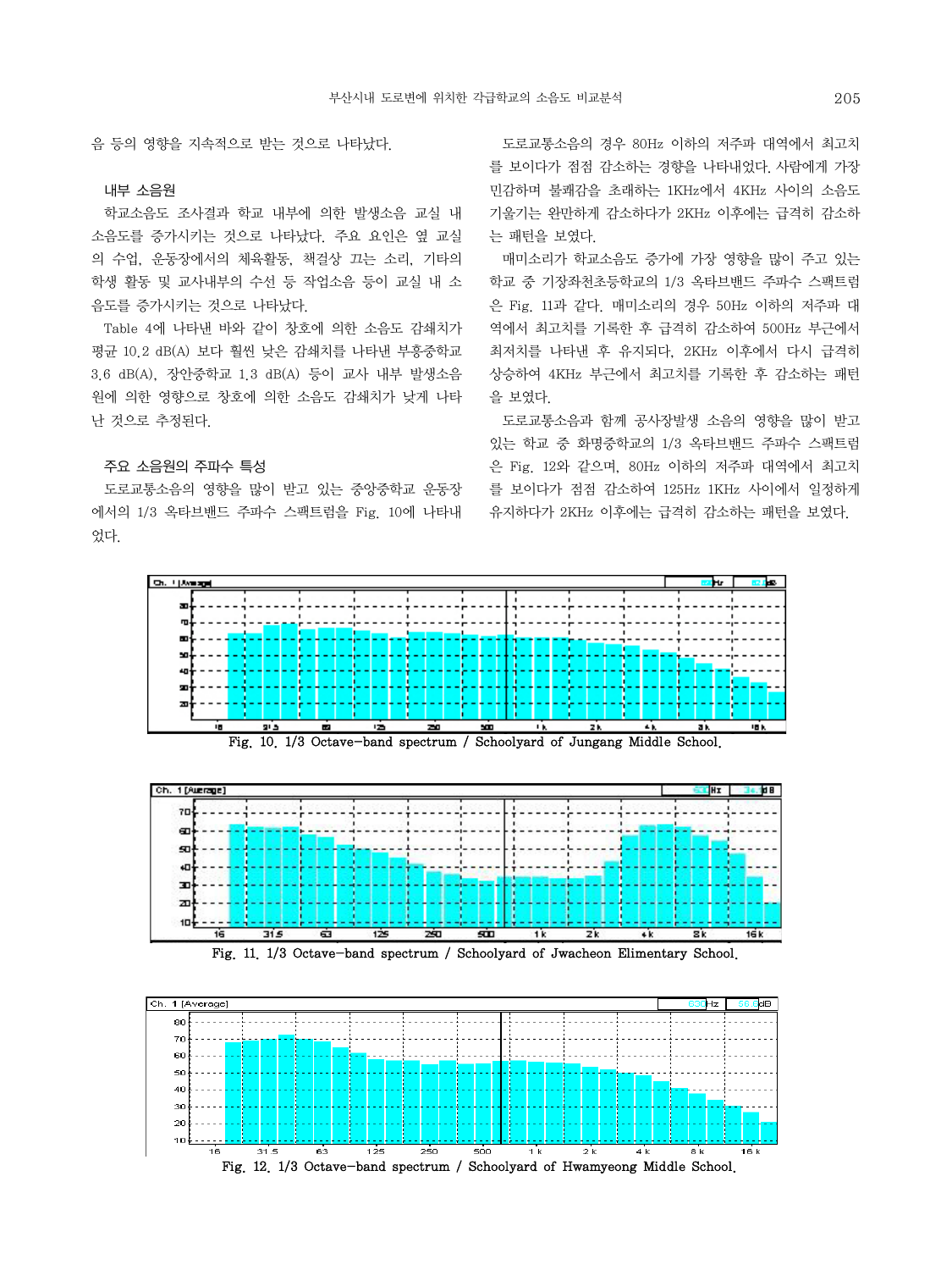## 방음벽 전 후의 주파수 대역별 변화

방음벽의 주파수 대역별 소음차단 효율은 방음벽의 재질 등 에 따라 달라질 수 있다. 본 연구에서는 일반적인 조건하에서 방음벽이 설치된 학교 중 도로교통에 의한 소음 영향을 많이 받고 있으며, 또한 매미 소리 등 타 소음원의 영향이 적은 봉 학초등학교에서의 방음벽 전 후의 주파수 대역별 변화를 알아 보았다.

 봉학초등학교의 방음벽 전․후 주파수 대역별 소음차단 변화 는 Fig. 13에 나타낸 바와 같이 50Hz 부근에서 감쇄치가 점

차 증가하여 400Hz 높은 차단률을 보였다. 이후 4KHz 부근 까지 각 주파수 대역별로 고른 차단효과를 보이고 있으며, 고 주파영역에서 높은 차단효율을 나타내었다.

## 창호에 의한 주파수 대역별 변화

이중창이 설치된 봉학초등학교의 창문 개․폐에 다른 주파수 대역별 소음차단 변화는 Fig. 14와 같이 나타났다. 창호에 의 한 주타수 대역별 소음차단은 50Hz 부근에서 점차 증가하여 800Hz 부근에서 최고치를 나타낸 후 점차 감소함을 보였다.



Fig. 13. Change of frequency band after soundproofing walls.



Fig. 14. Change of frequency band after window in classroom.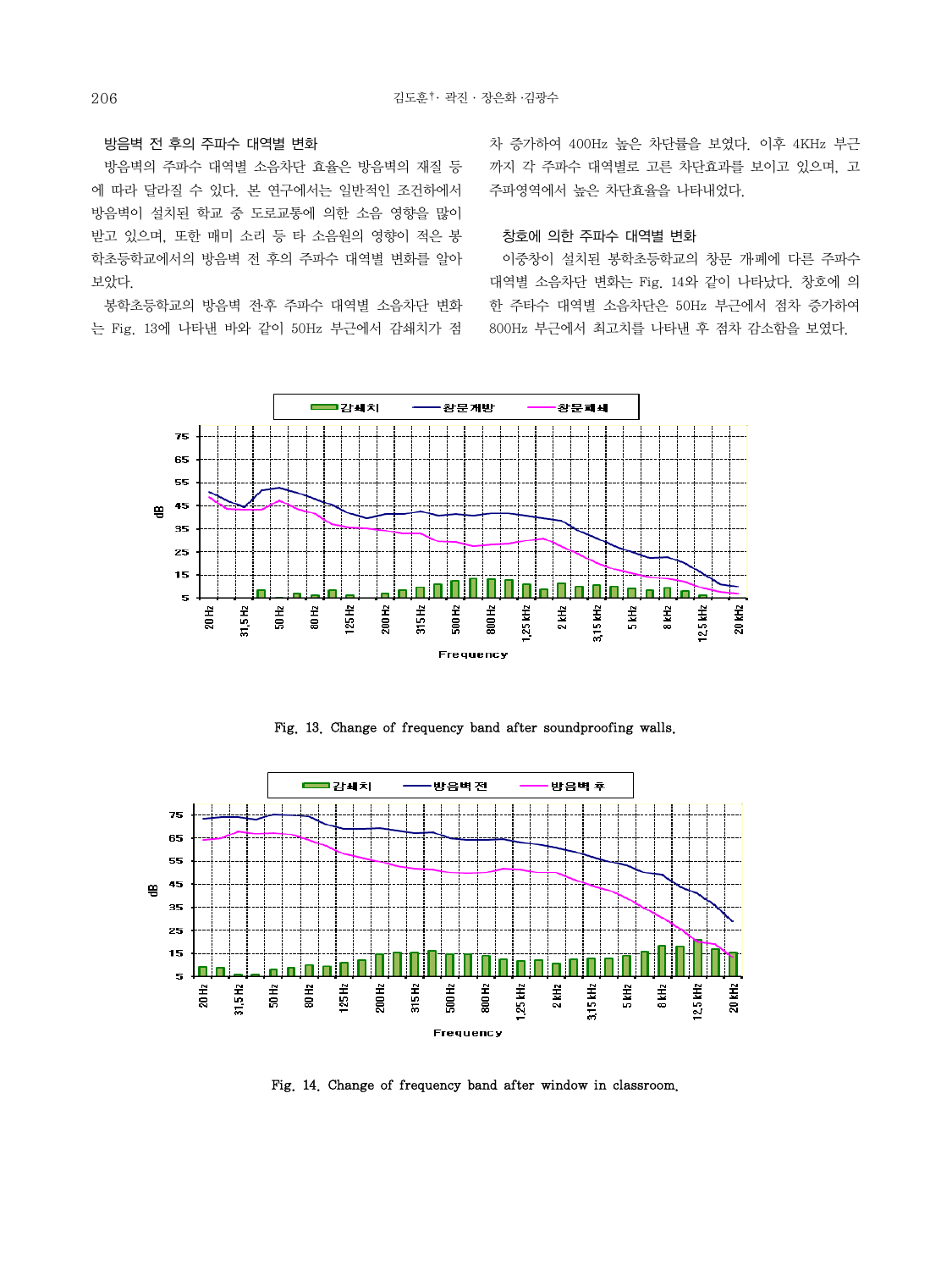# 결론 및 제언

본 연구는 부산시내 소재 도로변에 위치한 각급 학교를 주 대상으로 소음도 현황 및 소음특성 파악하고, 주요 소음원에 대한 다각적인 비교분석을 통해 소음저감 방안 등을 제시함으 로써 정온한 학교환경개선을 위한 정책 자료를 제공하기 위함 이다. 본 연구에서 조사된 부산시내 24개교의 소음현황 및 특 성과 비교분석결과는 다음과 같다.

- 1. 창문개방 시 교실 내 등가소음도(Leq)는 40 dB(A)∼59 dB(A)의 범위로 나타났으며, 총 24개교 중에서 학교보건 법에서 정한 교사 내 소음기준인 55 dB(A)를 초과한 학교 는 개금초등학교 등 5개교로 조사되었다. 창문폐쇄시의 교 실 내 등가소음도(Leq)는 33 dB(A)∼51 dB(A)의 범위로 조사 되었으며, 24개교 모두 학교보건법에서 정한 교사 내 소음기준인 55 dB(A)를 만족하였다.
- 2. 조사대상 학교의 창호에 의한 교실 내 등가소음도 감쇄치 는 1.3 dB(A)∼20.2 dB(A)의 범위로, 평균 10.1 dB(A) 감 소한 것으로 나타났으며, 감소율(%)은 평균 19.6%로 조사 되었다.
- 3. 운동장내의 등가소음도(Leq)는 49 dB(A)∼70 dB(A)의 범 위로 평균 60 dB(A)로 조사되었다. 운동장내 소음이 전체 조사대상 학교 24개교 중 3개교에서 환경정책기본법시행령 별표 2. 환경기준(이하 환경기준)의 도로변지역 "가"지역 기준인 65 dB(A) 보다 높은 소음도를 보였다.
- 4. 도로변의 등가소음도(Leq)는 49 dB(A)∼78 dB(A)의 범위 로 평균 67 dB(A)로 조사되었다. 24개교 중 17개교에서 환경기준인 65 dB(A)을 초과한 것으로 조사 되었다.
- 5. 조사대상 24개교에 대해 측정시점의 TNI를 평가한 결과 32∼93의 범위로 조사되었으며, 장림여중 등 13개교의 도 로변에서 TNI 74를 초과하고 있다.
- 6. 조사대상 24개교 중 23개 학교에서의 방음벽 등에 의한 소 음도 감쇄치는 0∼14.5 dB(A)의 범위로, 평균 6.8 dB(A) 감소한 것으로 나타났으며, 감소율(%)은 평균 10.1% 로 조 사되었다.
- 7. 소음원 분석에서 개금초등학교 등 24개교 중 17개교에서 주변도로로부터 발생되는 차량주행에 따른 엔진소음, 타이 어 마찰음 등 도로교통에 의한 영향을 지속적 받고 있는 것으로 조사되었다.
- 8. 방음벽 전 후 주파수 대역별 소음차단 변화는 50Hz부근에서 감쇄치가 점차 증가하여 400Hz 높은 차단률을 보였다. 이후 4KHz 부근까지 각 주파수 대역별로 고른 차단효과를 보이 고 있으며, 고주파영역에서 높은 차단효율을 나타내었다.
- 9. 창호에 의한 주파수 대역별 소음차단은 50Hz부근에서 점 차 증가하여 800Hz 부근에서 최고치를 나타낸 후 점차 감 소함을 보였다.

 본 연구결과 효율적인 학교소음저감을 위해서는 도로교통 소음저감 등 외부환경개선과 아울러 내부시설 개선이 함께 이루어져야 하며, 아울러 학교 신축 시 부지선정과 건축의 계획 단계에서부터 충분한 검토를 거쳐 설계에 반영 되어야 할 것으로 판단되며, 다음과 같이 제언한다.

#### 도로교통소음저감

도로교통은 소음원의 공익적인 특성상 규제에 어려움 많은 것이 현실이며 조사결과에서도 나타난 바와 같이 대분부의 학교에서 도로교통소음의 영향을 가장 많이 받는 것으로 조사 되었다

도로교통소음의 저감을 위해서는 우선 계획적인 방음벽설치 와 저소음 도로포장재를 사용한 도로(재)포장, 학교지역에서의 과속 및 급발진 금지 및 경음기 사용자제 등이 필요하다 또 한 현재 초등학교 횡단보도 주변에 지정되어 있는 어린이 보 호구역의 지정을 확대 적용하여 어린이 안전과 더불어 정온한 학습 환경마련과도 연계시킴이 필요한 것으로 사료되며 학교 정화구역과의 관계에서도 상호 연관하여 정온한 학교환경 마 련을 위한 노력이 요구된다

#### 학교시설개선

 조사대상 24개 학교 22개 학교에 이중창이 설치되어 교실 내로의 소음차단에 효율적인 대안이 되고 있었으나, 학교마다 규격이 다르고 또 기밀성에서 차이가 남에 따라 차단효율에 있었어도 상대적인 차이를 보이고 있다. 따라서 학교 창호에 대한 점검과 개구부 보수 등의 개선이 필요하며, 특히 복도와 교실 사이의 창호에 대한 관리 및 교실간의 소음차단을 위해 교실 내벽의 방음재 시공도 필요한 것으로 판단된다.

#### 공사장 소음 매미소리 등의 관리

학교 주변의 공사장도 학교 내 소음도 증가에 상당한 영향 을 미치는 것으로 나타났으며, 학교주변의 공사장 및 공장 등 에 대한 지속적인 관리를 통해 충분한 방음시설 설치와 저소 음기계사용 및 작업시간의 조정을 통한 학습활동에 대한 저해 를 최소화 하는 노력이 필요하다.

 하절기의 경우 매미소리도 학교 소음도 증가에 주요 요인이 되고 있다. 도심에서 주로 서식하는 매미의 종류는 말매미로